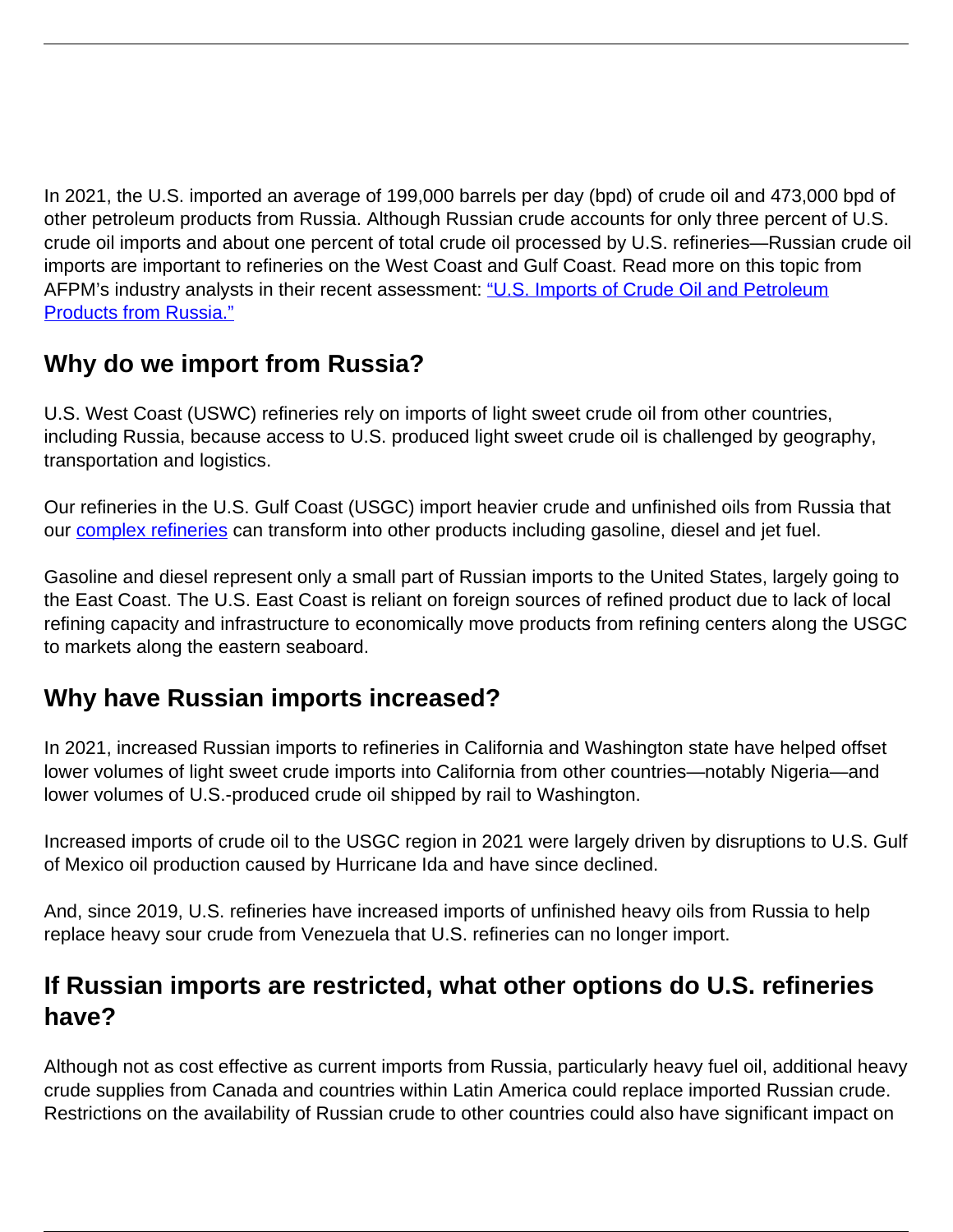crude oil supply patterns and costs.

## **What can policymakers do to blunt the impact?**

While there is no near-term, silver-bullet policy to blunt the impact of geopolitical disruptions of the market, pursuing policies that allow domestic production to return to pre-pandemic levels will help to provide market stability and insulate not only the U.S. but the world from major disruptions. Policymakers can also provide relief from policies that increase the cost of producing refined product and policies that make it uneconomic to transport crude oil and petroleum products domestically.

\*This piece was updated in March 2022 to reflect full year 2021 import data from the U.S. Energy Information Administration (EIA). AFPM's initial post preceded the release of this data and included a projection for 2021 imports extrapolated from EIA's January - November 2021 import data. Actual December imports ended up being lower.

//-->

Print as PDF:

Media Contact:

Ericka Perryman

[media@afpm.org](mailto:media@afpm.org)

[202.457.0480](tel:202.457.0480)

About AFPM:

The American Fuel & Petrochemical Manufacturers (AFPM) is the leading trade association representing the makers of the fuels that keep us moving, the petrochemicals that are the essential building blocks for modern life, and the midstream companies that get our feedstocks and products where they need to go. We make the products that make life better, safer and more sustainable — we make progress.